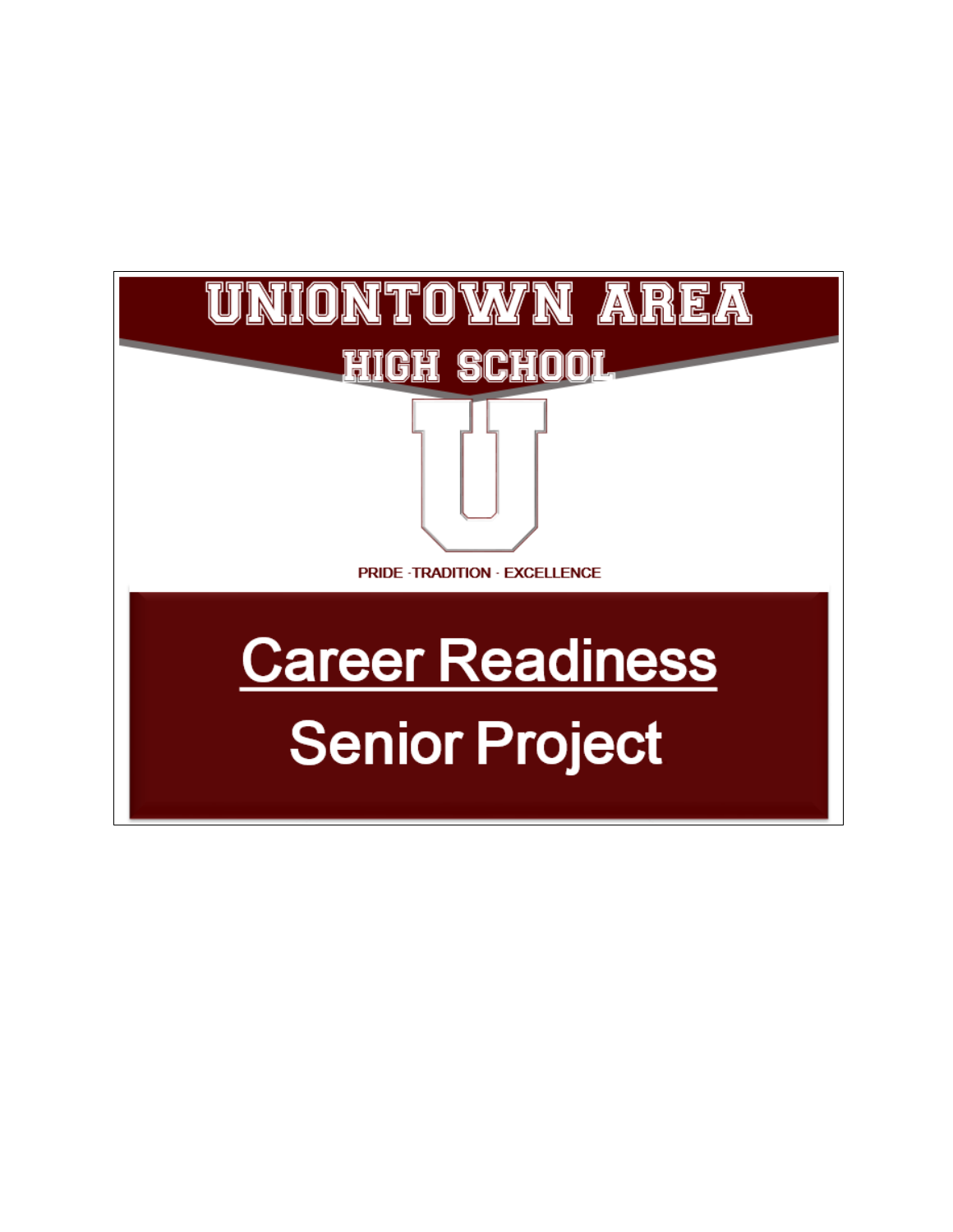## **UAHS Senior Project**

Introduction

## For parents, guardians, and staff:

*The Career Education and Work Standards, Chapter 4 of Title 22, are part of the State Board of Education's regulations of required education for all students in Pennsylvania. The Career Education and Work Standards address four areas of knowledge: Career Awareness and Preparation, Career Acquisition (Getting a Job), Career Retention and Advancement, and Entrepreneurship.*

## For students

*The purpose of the UAHS Senior Project is to help students gain an understanding of their interests, skills, passions, and values as they think about their future. Throughout their high school career, UAHS students will work to build a career portfolio that provides the tools that they will need to prepare for their future. Students will utilize the SmartFutures.org career planning and portfolio platform. Every UAHS student will graduate with a plan and be "future ready" for 21st century career success.*